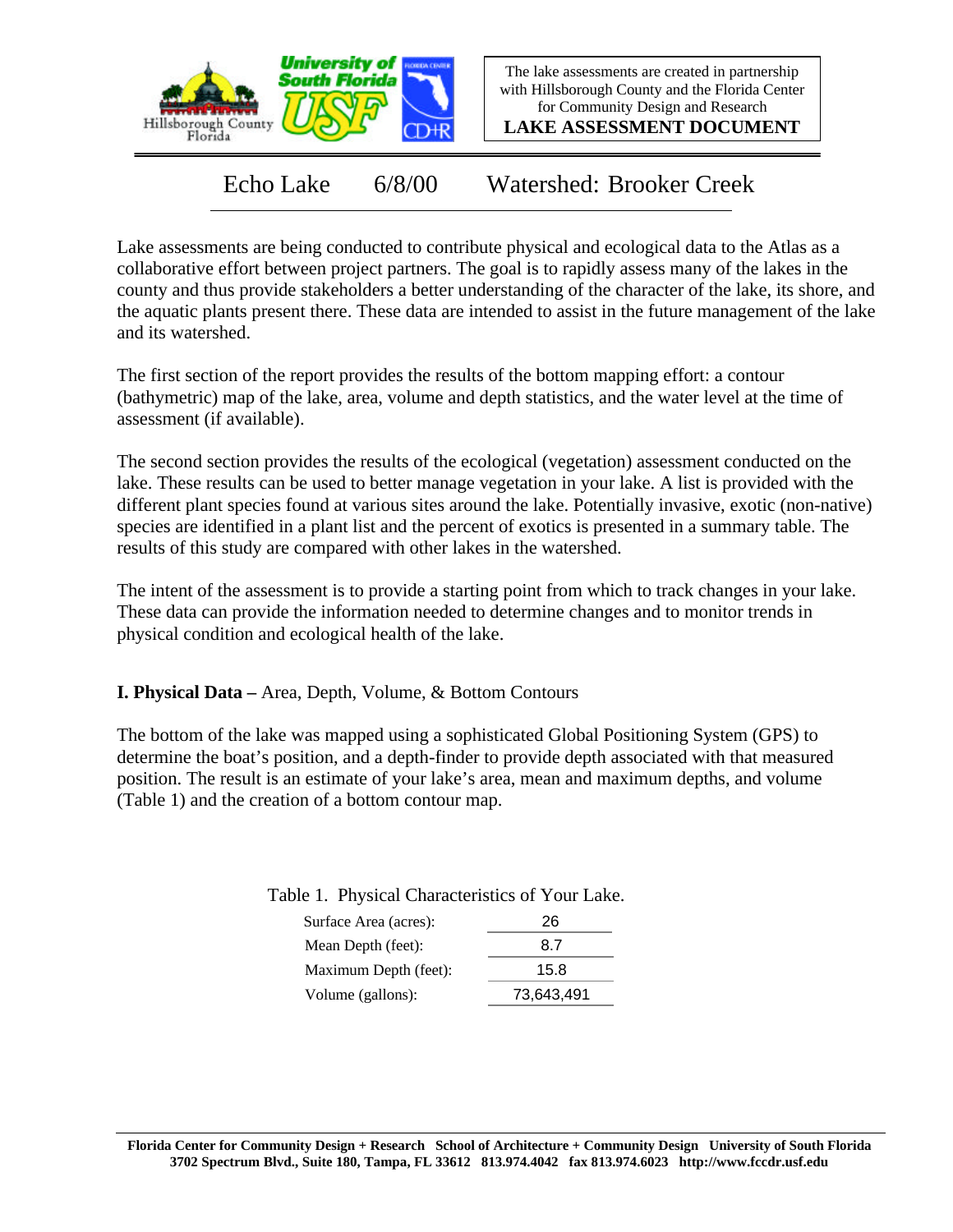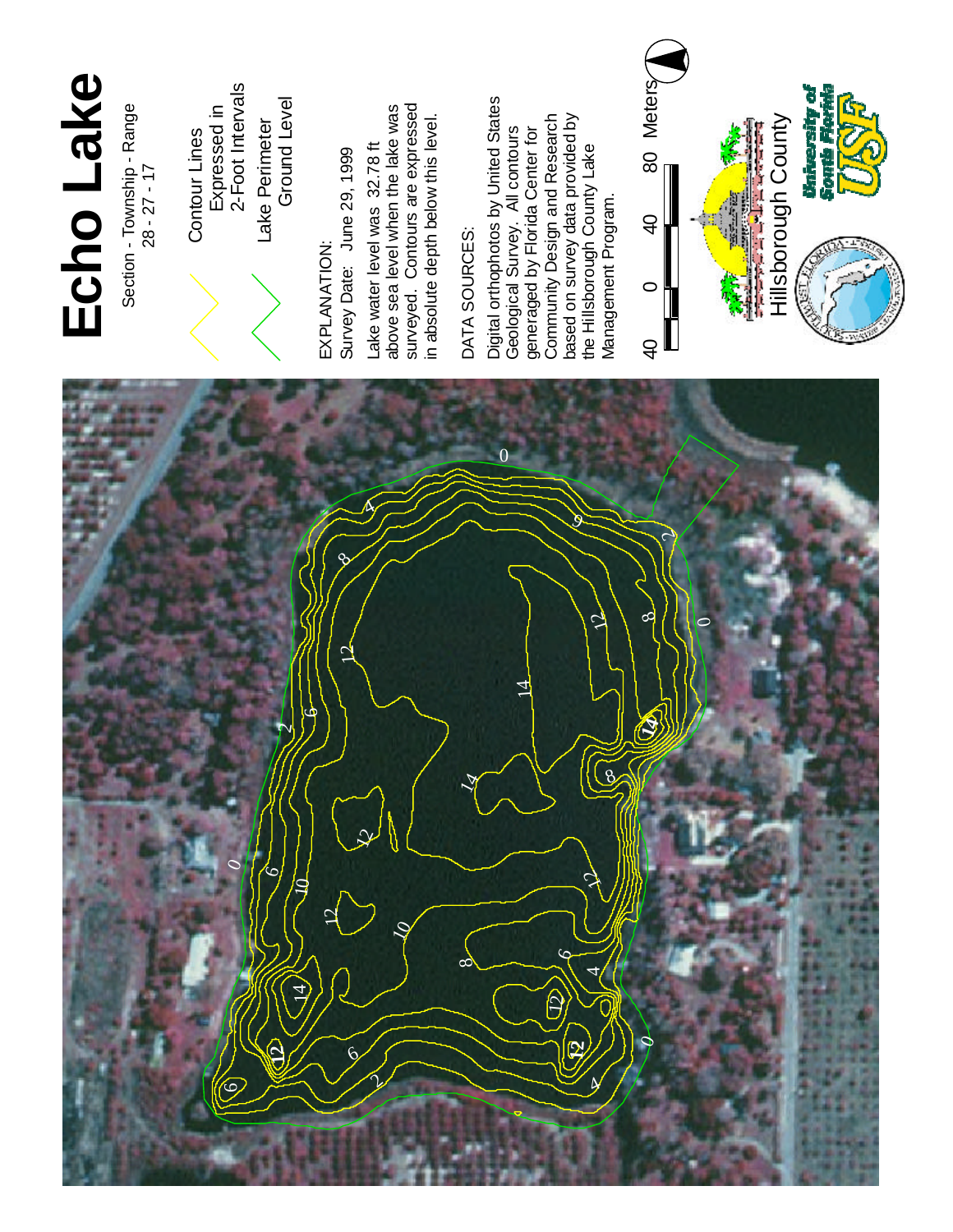

**LAKE ASSESSMENT DOCUMENT**

Echo Lake 6/8/00 Watershed: Brooker Creek

## **II. Ecological Data**

Aquatic Plant Survey

Approximately equispaced sites are haphazardly mapped around the lake and the aquatic plants at each site are surveyed. The total number of species from all sites is used to approximate the total diversity of aquatic plants and the percent of invasive-exotic plants on the lake and in the watershed (Table 2). Many of these plants are considered ecologically harmful, as they tend to out-compete native species. Such "nuisance" plants can also make boating and other recreational activities difficult or impossible. The common and scientific names of plant species found on your lake are listed in Table 3.

> Table 2. Comparison of species diversity between your lake and other assessed lakes located within your watershed.

|                        |    | Echo Lake Brooker Creek<br>(Average) |  |
|------------------------|----|--------------------------------------|--|
| Number of Taxa:        | 14 | 31                                   |  |
| Percent Exotic Plants: | 7% | 14%                                  |  |

Table 3. Botanical and common names of the most commonly found plants on your lake. Percent frequency (of occurence), habit (location where found), status (native or exotic), and EPPC status are provided.

| Common Name                               | are provided.<br><b>Plant Species</b> | Frequency | Habit     | <b>Status</b>  | <b>EPPC</b> |
|-------------------------------------------|---------------------------------------|-----------|-----------|----------------|-------------|
|                                           |                                       |           |           |                |             |
| Water Primroses, Primrosewillow           | Ludwigia spp.                         | 70%       | Emergent  | Unknown        | NL.         |
| <b>Torpedo Grass</b>                      | Panicum repens                        | 60%       | Emergent  | Exotic         |             |
| Cypress                                   | Taxodium spp.                         | 60%       | Emergent  | Native         | NL.         |
| Cattails                                  | Typha spp.                            | 60%       | Emergent  | Native         | <b>NL</b>   |
| American White Water Lily, Fragrant Water | Nymphaea odorata                      | 50%       | Floating  | Native         | NL.         |
| Pickerel Weed                             | Pontederia cordata                    | 50%       | Emergent  | Native         | NL          |
| Sedge                                     | Cyperus spp.                          | 40%       | Emergent  | <b>Unknown</b> | <b>NL</b>   |
| Spatterdock, Yellow Pondlily              | Nuphar lutea var. advena              | 30%       | Floating  | Native         | NL.         |
| Southern Red Maple                        | Acer rubrum var. trilobum             | 20%       | Emergent  | Native         | NL          |
| Swamp Fern                                | Blechnum serrulatum                   | 20%       | Emergent  | Native         | <b>NL</b>   |
| Manyflower Marshpennywort, Water Penny    | Hydrocotyl umbellata                  | 20%       | Emergent  | Native         | NL.         |
| <b>Bladderwort</b>                        | Utricularia spp.                      | 20%       | Submersed | Native         | NL.         |
| Dahoon Holly                              | llex cassine                          | 10%       | Emergent  | Native         | NL.         |
| Laurel Oak; Diamond Oak                   | Quercus laurifolia                    | 10%       | Emergent  | Native         | <b>NL</b>   |